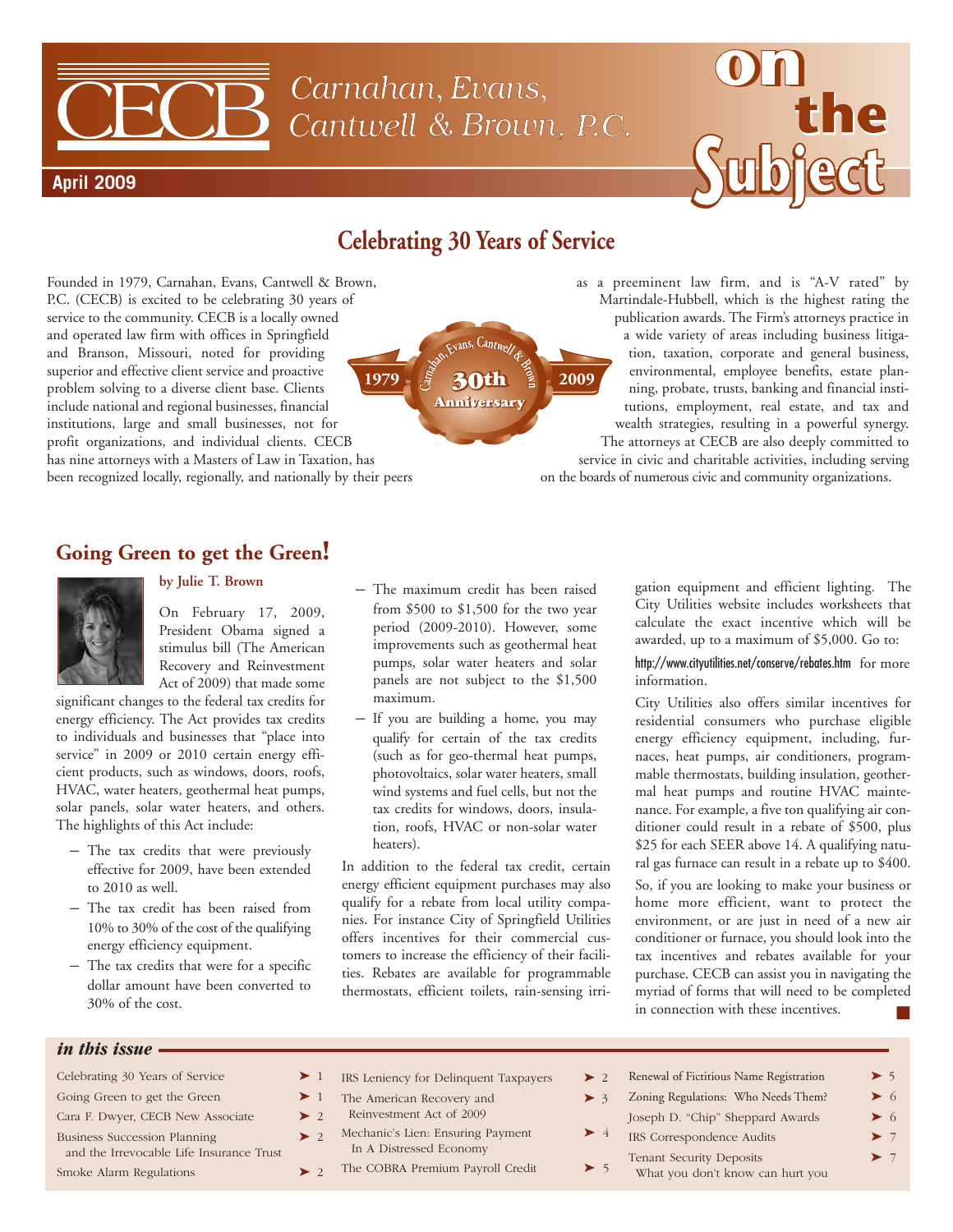

#### **We are pleased to announce that Cara F. Dwyer has joined the Branson office of CECB .**

Ms. Dwyer is an Associate in the Estate Planning Practice Group of Carnahan, Evans, Cantwell & Brown, P.C.

Ms. Dwyer concentrates her practice in the areas of estate planning and administration and estate, gift and income taxation.

Prior to joining Carnahan, Evans, Cantwell & Brown, P.C., Ms. Dwyer was an Associate in the Wealth Planning Practice Group at the St. Louis office of Polsinelli Shalton Flanigan Suelthaus (now Polsinelli Shughart).

#### **Business Succession Planning and the Irrevocable Life Insurance Trust: Liquidity to Preserve Your Business for Future Generations.**

#### **by Cara F. Dwyer**

After decades of hard work, sweat and tears, you are the proud owner of a successful family business. Your dream is to have the business passed down from generation to generation. The seamless succession of your business to future generations is at risk in either of the following scenarios:

1. Business is booming. You have amassed significant assets, but they are largely illiquid business assets such as inventory and real estate. If your estate is saddled with a heavy estate tax burden and you have limited liquid assets to satisfy it, your family could be forced to sell the business to pay the taxes.

2. All of your children have expressed an interest in the perpetual continuation of the family business for generations to come. One of them has a change of heart after your death, however, and would prefer to receive cash, instead of a share of the business, in satisfaction of his or her share of your estate. If there are not ample non-business assets to fund the child's share, he or she could force the sale of the business to reap his or her inheritance.

The scenarios above end in the demise of your dream. Despite all your years of hard work, it may be necessary to sell your business in order to pay estate taxes or to equalize your assets among your children. An Irrevocable Life Insurance Trust, also known by its popular acronym, ILIT, is an estate planning technique that should be considered in order to avoid that result.

An ILIT is an irrevocable trust that owns a life insurance policy insuring your life. If properly established and administered, the death proceeds paid to the ILIT will not be included in your estate for estate tax purposes and 100% of the proceeds are then available to provide needed liquidity upon your death. An ILIT can be a valuable component of your business succession planning.

As with most planning tools, you need to consider the drawbacks of an ILIT as well. As the name implies, an ILIT is irrevocable. Once you have created and funded it, you cannot terminate it and you cannot reach assets you have transferred to it. Furthermore, you cannot have any "incidents of ownership" in the life insurance policy. Thus, you cannot own the policy. If you own the policy, its value will be added to your estate upon your death, which could perpetuate an estate tax problem. Finally, an ILIT requires some attention to detail in its funding and management.

All your hard work should not end in vain. Although you cannot control all the factors that can affect the succession of your business upon your death, business succession planning, including consideration of the use of an ILIT, is something that you can and should do in order to improve the chances of preserving your business for future generations.

Schedule an appointment today with the Estate Planning Practice Group of CECB. We have over 150 years of combined private practice experience in estate and business succession planning and we are ready to go to work for you. **■**

rooms and one on each dwelling floor. For dwellings constructed after April 2, 2001, smoke alarms must be electrically powered and interconnected so all alarms sound if one is set off. Smoke alarms that communicate wirelessly by infrared are available so that re-wiring

through walls is not required.

#### **Smoke Alarm Regulations for Rental Property**

#### **by Frank C. Carnahan**

Owners of residential rental property inside Springfield must have one smoke detector in each bedroom, one in the common hall to the bed-



Ms. Dwyer received her undergraduate degree in Marketing from George Washington University in 1995. Ms. Dwyer received her law degree in 2004 from St. Mary's University School of Law and her LL.M. in Taxation from Washington University School of Law in 2007.

Ms. Dwyer was raised in St. Louis, Missouri. After graduating from George Washington University, Ms. Dwyer lived in Branson, Missouri for five years before moving to San Antonio, Texas in 2001 to pursue her law degree.

Ms. Dwyer is a member of the Missouri Bar and the Illinois Bar.

#### **IRS Leniency for Delinquent Taxpayers**

#### **By Frank C. Carnahan**

IRS Commissioner Doug Shulman announced 5 specific steps to offer leniency to taxpayers owing taxes.

1. giving tax assistors greater authority to suspend collection actions in certain circumstances, such as a recent job loss, relying solely on Social Security benefits, or is facing steep, unexpected medical costs (tax debt is not extinguished, but collection activity will be deferred);

2. taxpayers missing an installment agreement payment will not automatically have their agreement suspended (no guidance provided if more than 1 payment could be skipped);

3. broadened eligibility for its "offer in compromise" program for some taxpayers who appear to have enough equity in their home to cover their tax debt. The IRS established a special unit to review specific cases;

4. Taxpayers missing a payment under an existing offer-in-compromise agreement can work with IRS officials to avoid defaulting on that agreement; and

5. The IRS will speed levy releases for taxpayers in financial hardship

#### http://www.irs.gov/newsroom/article/0,,id=202244,00.html

IRS offers expedited Lien Discharge and Subordination Process

The IRS announced an expedited lien discharge / subordination process for financially distressed homeowners to avoid having a federal tax lien block refinancing of mortgages or the sale of a home. The request should be mailed to one of 40 Collection Advisory Groups nationwide. See Publication 4235 for address information. IR-2008-141, Dec. 16, 2008. http://www.irs.gov/newsroom/article/0,,id=201343,00.html. **■ ■**

2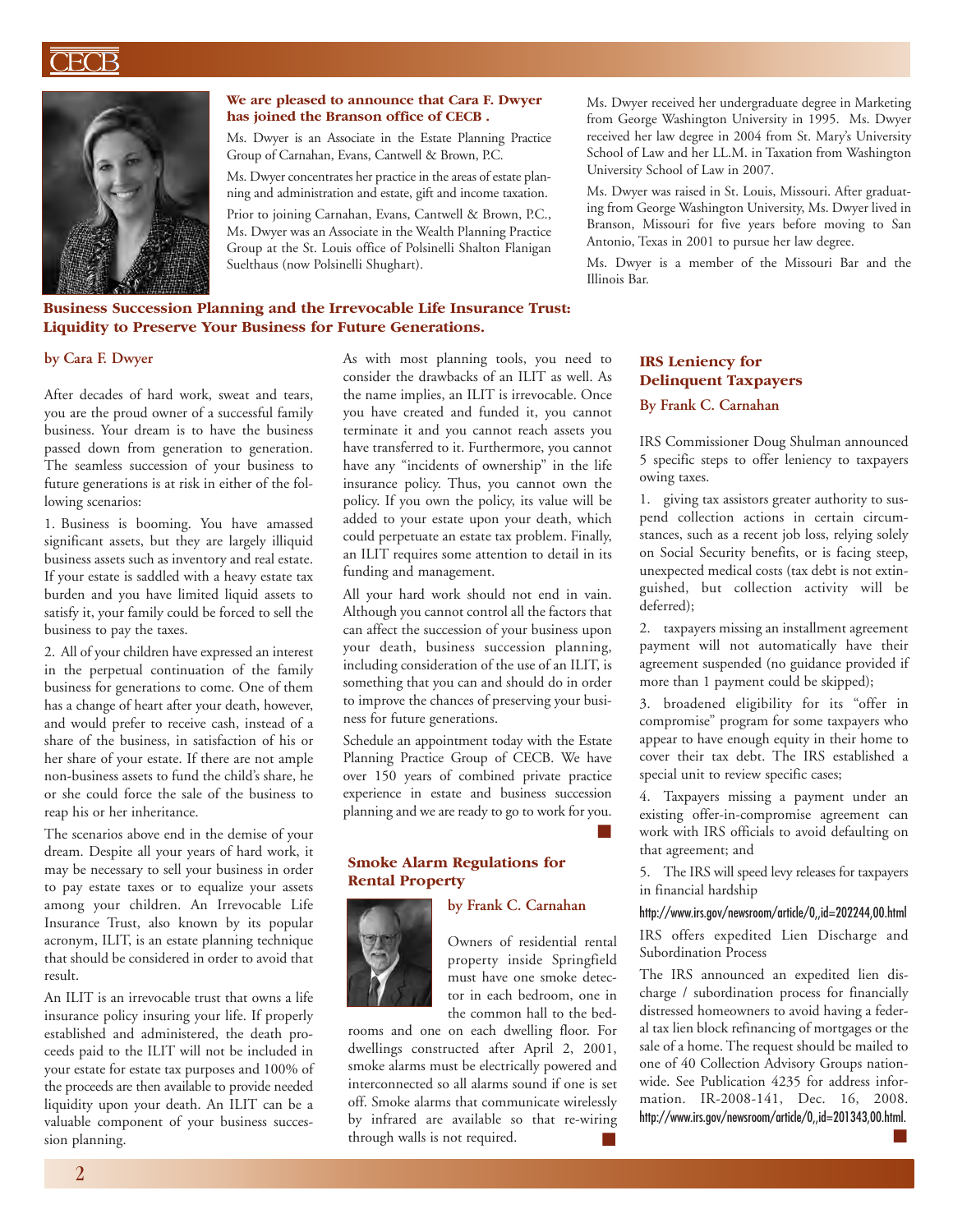### **The American Recovery and Reinvestment Act of 2009**



#### **by Frank C. Carnahan**

Approximately one-third of the nearly \$800 billion is for tax incentives for individuals and businesses, many retroactive to January 1, 2009.

#### **Individual incentives**

Making Work Pay credit against income tax of the lesser of: (i) 6.2% of the individual's earned income; or (ii) \$400 (\$800 for married couples filing jointly) retroactive to January 1, 2009 through December 31, 2010, but limited for higher income wage earners.

Individuals receiving Social Security benefits, disabled veterans and others on fixed incomes will receive one-time payments of \$250, but which reduces the Making Work Pay credit by \$250.

First-time homebuyer tax credit of 10% of the purchase price up to \$8,000 (\$4,000 for married individuals filing separately) for homes purchased by first-time homebuyers between January 1, 2009 and December 1, 2009, but without the prior law repayment requirement. Income limitations preclude higher income individuals and couples from taking advantage of the credit.

New car deduction above-the-line for state and local sales taxes or excise taxes paid on qualified new motor vehicles purchased from the date of enactment through the end of 2009. Income thresholds and other limitations apply.

AMT patch, increasing the AMT exemption amounts and allowing taxpayers to take most personal credits to reduce AMT liability for 2009.

Child tax credit refundable portion for 2009 and 2010 increased to 15% of earned income over \$3,000 subject to restrictions and phaseouts.

Unemployment compensation up to \$2,400 excluded from a recipient's gross income in 2009.

Education. The income phase-outs are expanded and the maximum credit for the current Hope education credit (renamed the American Opportunity Tax Credit) are increased. The credit extends over four years of post-secondary school education, and makes 40% of the credit refundable. Beneficiaries of qualified tuition plans (known as "529" plans) can use tax-free distributions to pay for computers and computer technology.

Transit benefits. The income exclusion amount

for employer provided transit passes and van pooling increased from \$120 to \$230 per month starting in March 2009 and through 2010 with an inflation adjustment.

Earned Income Tax Credit (EITC) is enhanced for taxpayers with three or more qualifying children and helps eliminate an existing "marriage penalty" across the board.

Energy incentives reward taxpayers for installing energy-efficient property and alternative energy sources in their homes. This time around, the residential credits are limited to HVAC (heating ventilation and air conditioning) and building envelope items, but exclude lighting. The efficiency standards for much of the qualifying property have been increased to very high January 1, 2009, building code standards, and many HVAC and building envelope dealers do not stock equipment at these high energy efficiency levels. The credit is extended for 2009 and 2010 and triples the \$500 credit to \$1,500. The previous 10% credits and the \$50, \$100 and \$150 sub-capped items are now all eligible for the full 30% credit up to \$1,500. A tax break is implemented for purchasers of plug-in electric vehicles.

#### **Business incentives**

50% Bonus depreciation to be taken on top of regular depreciation is extended through 2009 (longer for certain types of property). The firstyear depreciation cap limits for bonus depreciation for vehicles are raised by \$8,000. Eligible businesses can monetize accumulated AMT and research tax credits in lieu of taking bonus depreciation for 2009. This may require analysis of multiple available options and predictions about the value of these items as future tax benefits, and becomes even more complex when carrybacks may free up tax credits claimed in those earlier years for carryback to even earlier tax years.

Code Sec. 179 expensing is revived for 2009 up to \$250,000, and the threshold for reducing the deduction is \$800,000. Advanced planning is required when an S corporation plans to utilize Code Sec. 179 to expense assets, because Code Sec. 179 occurs at both the S corporate level to elect the deduction and then at the shareholder level to utilize the deduction.

Net operating loss carryback period increased to five years for small businesses (those with average gross receipts of \$15MM or less).

Work Opportunity Tax Credit for employers who hire individuals from targeted groups, such as veterans and young people.

Cancellation of indebtedness by eligible

businesses can be recognized over five years, beginning in 2014, for specified types of business debt repurchased or forgiven by the business after December 31, 2008 and before January 1, 2011.

Energy incentives for developers and producers of alternative and renewable energy, including wind, biomass and solar power.

COBRA premium assistance allows terminated employees to pay 35% of the premium and the employer pays 65% and takes a credit against employment taxes. Studies show only a small percentage of eligible individuals elect COBRA continuation coverage due to the cost, and subsidized coverage may increase those percentages. Employees electing COBRA coverage on average tend to be those most in need of medical care, which may increase plan cost. Individuals involuntarily terminated from September 1, 2008 through February 16, 2009, who (1) did not elect COBRA when it was first offered or (2) did elect COBRA, but are no longer enrolled (e.g., because they couldn't pay the premium) are given a special grace period for electing COBRA coverage. This election period begins on February 17, 2009 and ends 60 days after the plan provides the required notice. Plans must notify individuals of this special grace period by April 18, 2009.

Other qualified individuals can exclude 75% of gain from the sale of certain small business stock. The ten year holding period for S corp built-in gain is reduced to seven years. The New Markets Tax Credit program is increased. Estimated tax payments for certain individuals whose income comes from small businesses are decreased. Withholding on government contractors is delayed. Tax-exempt and tax-credit bond rules are revised to help states and local governments generate revenue.

### **For Your Convenience…**

**Please feel free to utilize our wireless**

**high-speed internet capabilities when visiting our Springfield office. Using your own personal laptop, you can connect to the internet in any of our conference rooms or in our reception area.**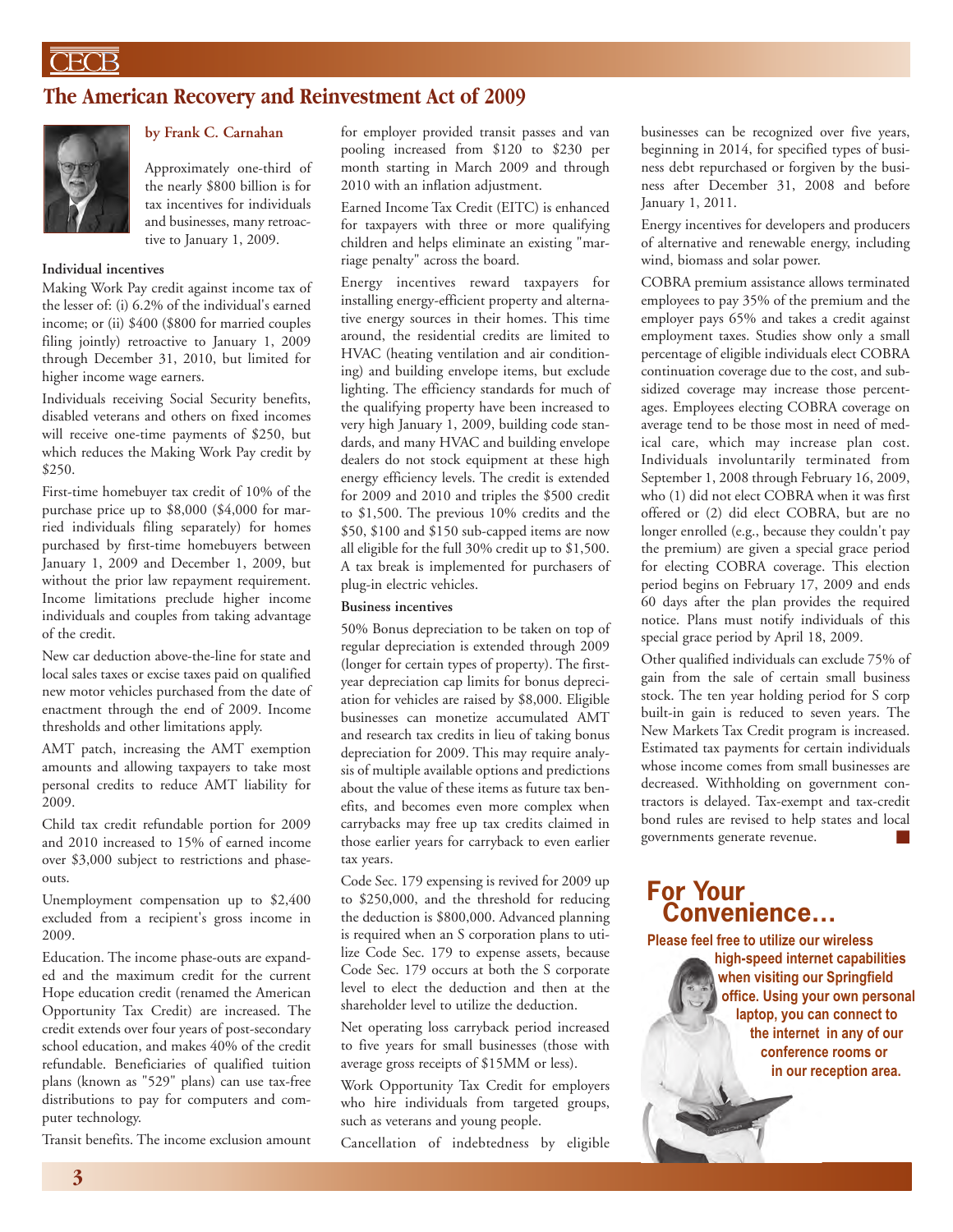### **CECB**

### **Mechanic's Lien: Ensuring Payment In A Distressed Economy**



#### **by John L. Waite III**

A mechanic's lien is a useful tool that is available to contractors, architects, engineers, surveyors, and landscapers to ensure that the property owner who benefits from

their services is liable for payment. For the unwary property owner, this may result in paying for these services twice. Below is a brief overview of Missouri's Mechanic's Lien law and some general guidance for those who may find themselves in a troubling economy. As with all legal matters, every situation is different and requires foresight to ensure that appropriate steps are taken to protect legal rights and interests. I strongly recommend that anyone who wishes to assert a mechanic's lien obtain legal counsel before assuming they are entitled to such a lien.

In a nutshell, a mechanic's lien is a tool that allows any person who performs any work and/or furnishes materials on any building or improvement on land, including repairs, to assert a lien against the real property for the payment of the work and/or materials. The lien attaches to the subject property and in some cases, may entitle the lien holder to force a sale of the property to ensure payment to the contractor. A contractor may also be allowed to step in front of the mortgage lender and property owner when the sale proceeds are distributed to interested parties.

Generally, the enforcement of a mechanic's lien involves a four step process. The first step requires the contractor to provide certain notices to interested parties, as discussed in more detail below. Next, the contractor files a Statement of Mechanic's Lien with the appropriate Circuit Court. Third, the contractor files a lawsuit to enforce the lien. And lastly, assuming the mechanic's lien is upheld and results in a Court Order, foreclosing upon the lien itself. This article will focus mainly on the first two steps, which tend to cause the most problems for contractors.

#### **PRE-LIEN NOTICE REQUIREMENTS**

Before a mechanic's lien may be asserted, there are certain notice requirements that must be followed. The type of notice required depends upon whether the contractor deals directly with the property owner or an intermediary, such as a general contractor. In other words, is your contract with the property owner or someone else? If the contract is directly with the property owner, you are considered an original contractor pursuant to Missouri's Mechanic's Lien laws. But if your contract is with someone other than the property owner, then you are a subcontractor.

#### **Original Contractor Notice.**

Missouri's lien statutes require that the original contractor, a person contracting directly with the owner (i.e., a general contractor), must give the owner a specific statutory notice prior to the beginning of the project and before any payments are made under the contract.

The following language must be included in at least ten-point bold type in the contract:

#### **NOTICE TO OWNER**

**FAILURE OF THIS CONTRACTOR TO PAY THOSE PERSONS SUPPLYING MATERIAL OR SERVICES TO COM-PLETE THIS CONTRACT CAN RESULT IN THE FILING OF A MECHANIC'S LIEN ON THE PROPER-TY WHICH IS THE SUBJECT OF THIS CONTRACT PURSUANT TO CHAP-TER 429, R.S. MO. TO AVOID THIS RESULT YOU MAY ASK THIS CON-TRACTOR FOR "LIEN WAIVERS" FROM ALL PERSONS SUPPLYING MATERIAL OR SERVICES FOR THE WORK DESCRIBED IN THIS CON-TRACT. FAILURE TO SECURE LIEN WAIVERS MAY RESULT IN YOUR PAY-ING FOR LABOR AND MATERIAL TWICE.**

This notice must be provided in the original contract or prior to the time materials are first delivered to the project, the contractor first commences work on the project, or the first invoice is delivered.

Subcontractor Notice.

The type of notice that a subcontractor must provide on a project turns on whether the project is residential owner occupied or non-owner occupied.

(A) Non-Residential or Non-Occupied Projects

A subcontractor must give the owner notice of its intent to file a mechanic's lien at least ten (10) days prior to filing the lien. As discussed below, a mechanic's lien must be filed within six (6) months of the last work performed on, or materials furnished to, a project. The subcontractor must actually "serve" the notice of intent on the owner(s) "by any officer authorized by law to serve process in civil actions, or by any person who would be a competent witness." There must be proof of personal service,

either by an officer's return that is endorsed or an affidavit of service by any other person. In certain circumstances, the subcontractor may be allowed to "serve" the owner by filing a copy of the notice of intent with the Recorder of Deeds for the County in which the property is located.

If a subcontractor fails to follow these notice requirements, it cannot file a mechanic's lien against the property. For this reason, a subcontractor must carefully calculate its time in order to ensure that it can serve the notice of intent to file a mechanic's lien at least ten (10) days prior to the date the time for the filing of the Statement of Mechanic's Lien expires.

The notice of intent must contain certain information on the subcontractor's claim, including the amount of claim and the identity of the original/general contractor.

(B) Residential Owner Occupied Projects

For owner-occupied residential property of four units or less, a different notice is required. A subcontractor must obtain a "Consent of Owner" in order to protect its lien rights for remodeling, repairing or improving such property. "Owner occupied residential property" is residential property that the owner either currently occupies or intends to, and does occupy, as a residence within a reasonable time following completion of the project.

No lien claimant (except an original contractor) can file a mechanic's lien against the property unless the owner, pursuant to a written contract, has agreed to be liable for such costs in the event that the general contract does not pay the subcontractor. This consent is in addition to the above-described Notice of Intent, and must be signed separately from that Notice. Additionally, the Consent of Owner must be printed in at least ten print bold type and contain the following words:

#### **CONSENT OF OWNER**

**CONSENT IS HEREBY GIVEN FOR FILING OF MECHANIC'S LIENS BY ANY PERSON WHO SUPPLIES MATE-RIALS OR SERVICES FOR THE WORK DESCRIBED IN THIS CONTRACT ON THE PROPERTY ON WHICH IT IS LOCATED IF THEY ARE NOT PAID.**

If the subcontractor files a mechanic's lien, this "Consent of Owner" must be attached to the lien statement.

If a subcontractor is supplying materials or labor for repair, remodel, or an addition on an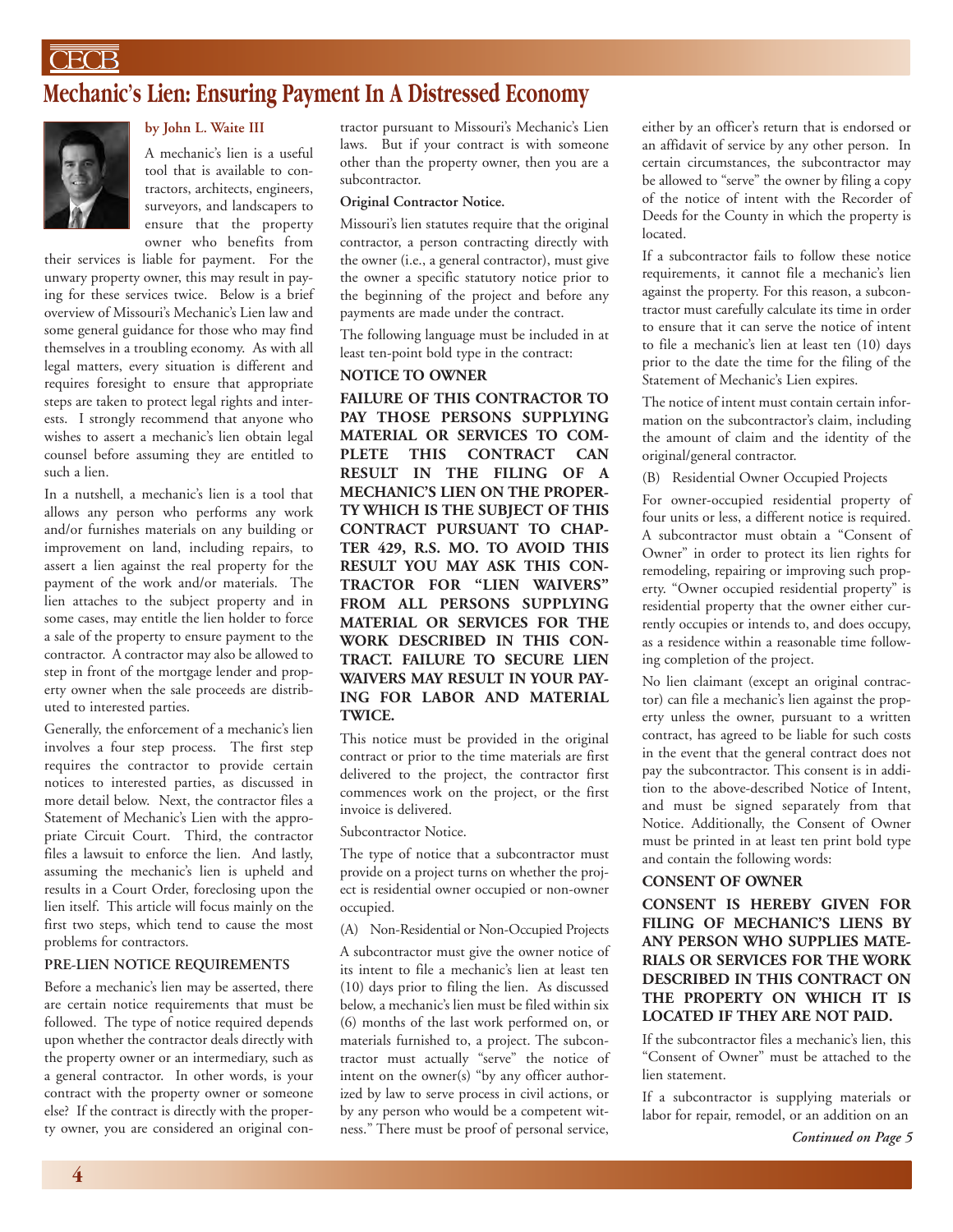#### *Mechanics Lien: Continued from Page 4*

existing residential home, it should be aware of this statute and special precautions should be taken. The subcontractor should obtain the "Consent of Owner" from the owner of the project or request that the original/general contractor to whom the subcontractor is supplying work and/or materials obtain such consent from the owner.

#### **STATEMENT OF MECHANIC'S LIEN**

Missouri law draws no distinction between original/general contractors and subcontractors when it comes to computing the time in which a claimant must file its mechanic's lien statement. A mechanic's lien statement must be filed in the Circuit Court where the property is located within six (6) months after the indebtedness accrues. Missouri courts interpret the time in which the indebtedness accrues to mean the last date that work is performed on, or materials furnished to, the project. For materials supplied to the project, the last day furnished is typically the last date that materials were delivered.

A Mechanic's Lien Statement must include the following:

- (1) a just and true account of the amount due;
- (2) a true description of the property, or so near as to identify the same;
- (3) name of the owner;
- (4) name of the lien claimant;
- (5) name of the contractor (if lien statement is for subcontractor); and

(6) verification, under oath by the lien claimant or its agent, that the information in the lien statement is true and correct and that the lien claimant has satisfied all requirements for filing the lien (such as Notice of Intent or Consent of Owner).

#### **LAWSUIT TO ENFORCE MECHANIC'S LIEN**

Within six (6) months of filing the Mechanic's Lien Statement, the lien claimant must file its lawsuit to enforce a mechanic's lien. If the lawsuit is not filed, the mechanic's lien expires. Under Missouri law, a contractor is only required to file the lawsuit against the property owner and any original/general contractor that may be involved with the project. However, as a practical matter, a contractor should name any person or entity who may claim an interest in the property.

The most common problems seen with mechanic's lien lawsuits are (i) failure to accu-

rately describe the property, (ii) failure to properly itemize the work performed or materials supplied, and (iii) failure to comply with the various time constraints set forth in the statutes. As mentioned earlier, because each situation differs and because courts strictly construe mechanic's liens, professional legal advice from an attorney should always be considered.

#### **EXECUTION ON A MECHANIC'S LIEN**

Once the contractor obtains a Court Order and/or Judgment that validates the lien, a contractor may be entitled to force the property into a foreclosure sale. In addition, to the mechanic's lien, the contractor is also entitled to a money judgment. As to the property owner, a money judgment may not be as advantageous as the lien but when an original/general contractor is involved, a money judgment allows the subcontractor to seek payment from either the property owner or the original/general contractor.

As initially discussed, this article provides a very brief and general overview of Missouri's Mechanic's Lien law and should not be relied upon as legal advice for your specific situation. There are numerous nuances within this area of the law that is beyond the scope of this article. For instance, what happens when the property is sold after work and/or materials are provided to the project but before the Statement of Mechanic's Lien is filed? Or the impact of a property owner's bankruptcy on the contractor's right to assert a Mechanic's Lien. These are questions for your attorney to answer. **■**

#### **The COBRA Premium Assistance Payroll Credit**

#### **by Frank C. Carnahan**



The IRS unveiled new information on the use of the COBRA Premium Assistance Payroll Credit to offset quarterly employment tax liabili-

ties on its web site, including an extensive set of questions and answers for employers, a revised version of the quarterly payroll tax return for employers to use to claim credit for the COBRA medical premiums they pay for their former employees.

#### http://www.irs.gov/newsroom/article/0,,id=204708,00.html.

The IRS will issue a refund if the COBRA credit exceeds payroll tax liabilities, after offsetting any unpaid payroll tax liabilities. Employers will be notified of any offset. COBRA premium assistance is only available to individuals involuntarily terminated between September 1, 2008 and December 31, 2009. The Department of Labor web site describes involuntary termination as "being told not to come back to work until further notice", and the IRS web site indicates "an employer-initiated layoff is generally an involuntary termination of employment for eligibility for COBRA premium subsidy." The Department of Labor web site also has information at:

**■**

http://www.dol.gov/ebsa/cobra.html.

### **New Address/Phone Number ?**

dress/Phone Number<br>
Simply e-mail us at<br>
change@cecb.com<br>
wsletter Subscriptic **Simply e-mail us at change@cecb.com**

### **Newsletter Subscriptions**

**If your would like future copies of our Newsletter e-mailed to you in pdf format, please email us at newsletter@cecb.com**

### **New Missouri Law Requires Renewal of Fictious Name Registration**



Missouri statutes now require corporations using a fictitious name to periodically renew such names by filing with the Missouri Secretary

**by Julie T. Brown**

of State a renewal form. Previously, a fictitious name filing remained effective indefinitely. Under current law, if you filed a fictitious name registration prior to August 28, 2004, you must renew the fictitious name prior to August 29, 2009. For all fictitious names registered after August 28, 2004, the expiration date will be five years from the date the fictitious name application was filed.

Please contact our office if you need assistance in renewing your fictitious name registration. For other information, you may access the Missouri Secretary of State's website at www.sos.mo.gov More information can be obtained directly by calling the Missouri Secretary of State's Business Services Division toll free at (866) 223-6535. **■**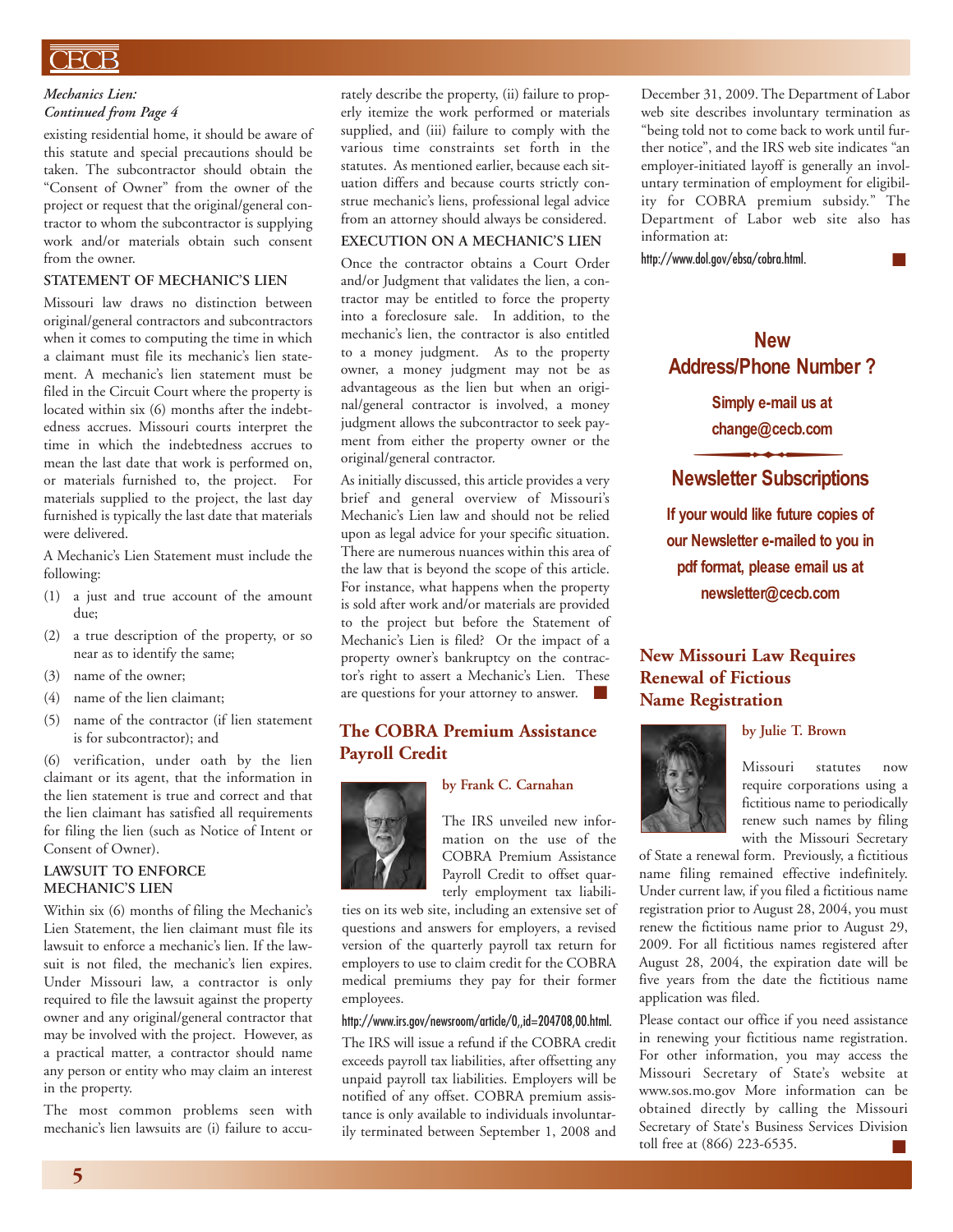### ECB

#### **Zoning Regulations: Who Needs Them?**



### **by Richard T. Ashe**

Stone County does, now that a Judge has voided the County's zoning regulations because, ironically enough, they failed to adequately zone and regulate develop-

ment activities in the County.

On December 30, 2008, Associate Circuit Court Judge Carr Woods ruled that the Stone County Commission violated Missouri law by: (1) failing to divide the County into 'zoning districts'; (2) allowing land-use changes and rezoning decisions to be made by non-elected officials as part of the plat approval process; (3) failing to approve residential subdivision plats within 30 days; and (4) charging a special-use permit fee that had not been officially approved by the County Commission. In addition to voiding the County's current zoning regulations, the decision also required the County to credit the Plaintiff-developers tens of thousands of dollars in fees previously paid to the County.

#### *a. Zoning Districts.*

The most basic reason for having zoning laws is to separate residential property, commercial property and industrial property so that these different land uses do not adversely affect one another. These separate areas are called 'zoning districts,' and they restrict what kind of activities can occur in a given area. Once zoning districts are created, building regulations can then be adopted that are specifically suited to each zoning district. Ideally, zoning districts are created in a way that accounts for both past and future land use activities.

Under Missouri law, a County Commission cannot exercise its zoning powers unless the County is first divided into zoning districts.

Stone County did not follow this rule when it adopted zoning regulations in 1995. Instead, it simply recognized the existence of all prior land use activities throughout the County, and then passed a single, county-wide building regulation for future land uses that required new buildings to be set-back a certain distance from property lines. No other building codes or regulations exist in the County.

Judge Woods' ruling prevents the County from exercising its zoning powers until it adopts "a zoning scheme with original zoning districts for various classes and uses."

#### **b. Land-Use Changes.**

When a developer or land owner in Stone County wants to sub-divide a parcel of land into residential lots, it must first get approval from the Stone County Planning and Zoning Department through the 'plat approval process'. In short, the plat approval process requires the P&Z Department to review the development plat to make sure it abides by County building regulations. This job may be done by non-elected officials because, according to Missouri law, the act of comparing development plans to building regulations is not serious enough to require the voting public to hire and fire each person making the decision.

Non-elected officials at the P&Z Department, however, are not permitted to make decisions that will modify a building regulation to suit a particular project, such as a land-use change request. According to Missouri law, the modification of building regulations is serious enough that voters should be able to hire and fire the persons making these decisions. The County Commission, therefore, is the only body legally able to decide requests for land-use changes.

Judge Woods found that these kinds decisions were often made in Stone County by the P&Z Department during the plat approval process. His ruling requires the County Commission to make these decisions, and prohibits the P&Z from making these decisions.

#### **c. 30-Day Approval Period.**

Missouri law requires that the plat approval process be completed within 30 days. Judge Woods' ruling voids Stone County's current plat approval process, which takes no less that 40 days to complete, and further states that plat approvals and other zoning requests not decided within 30 days are automatically approved.

#### **d. Special Permit Fees.**

Missouri law requires that a County Commission set the amount of each development-related fee, such as building permit fees, special use fees and plat filing fees. In Stone County, the Commission never actually approved the fees charged by the P&Z Department for condominium plats. As a result, Judge Woods voided this fee and ordered the County to credit the Plaintiffdeveloper for all such fees previously paid to the County.

#### **e. Other Development Related Fees.**

Missouri law also requires that all development-related fees be set at an amount that is reasonably related to the service provided by the County. Based on the evidence before the Court, Judge Woods was unable to determine whether or not all of the development-related

fees charged by the County were reasonable.

If the County does not take the hint from Judge Woods and make certain that its fees are reasonably related to the services it provides, it is likely that this issue will be resolved by the next lawsuit faced by the County. **■**

#### **Carnahan, Evans, Cantwell & Brown, P. C. congratulates Joseph D. "Chip" Sheppard, III on two great accomplishments in 2008.**



#### *Joseph D. "Chip" Sheppard, III receives the President's Award from the Springfield Metropolitan Bar Association*

Carnahan, Evans, Cantwell & Brown, P.C. ("CECB") is pleased to announce that Joseph D. "Chip" Sheppard, III has received the President's Award from the Springfield Metropolitan Bar Association. The recipient of the award is selected in recognition of extraordinary service to the Bar Association and the legal profession.

#### *Joseph D. "Chip" Sheppard, III Named a 2008 Finalist for Missouri Lawyer of the Year by Missouri Lawyers Weekly*

Joseph D. "Chip" Sheppard, III was recently named 2008 Finalist for Missouri Lawyer of the Year by Missouri Lawyers Weekly. The nomination arose from Chip's volunteer contribution of time to the effort to promote the Missouri Plan for the selection of judges based on merit rather than partisan politics. Chip a Shareholder of Carnahan, Evans, Cantwell & Brown, P.C., concentrates his practice in the areas of real estate, business, securities and intellectual property litigation, dispute resolution and transactions.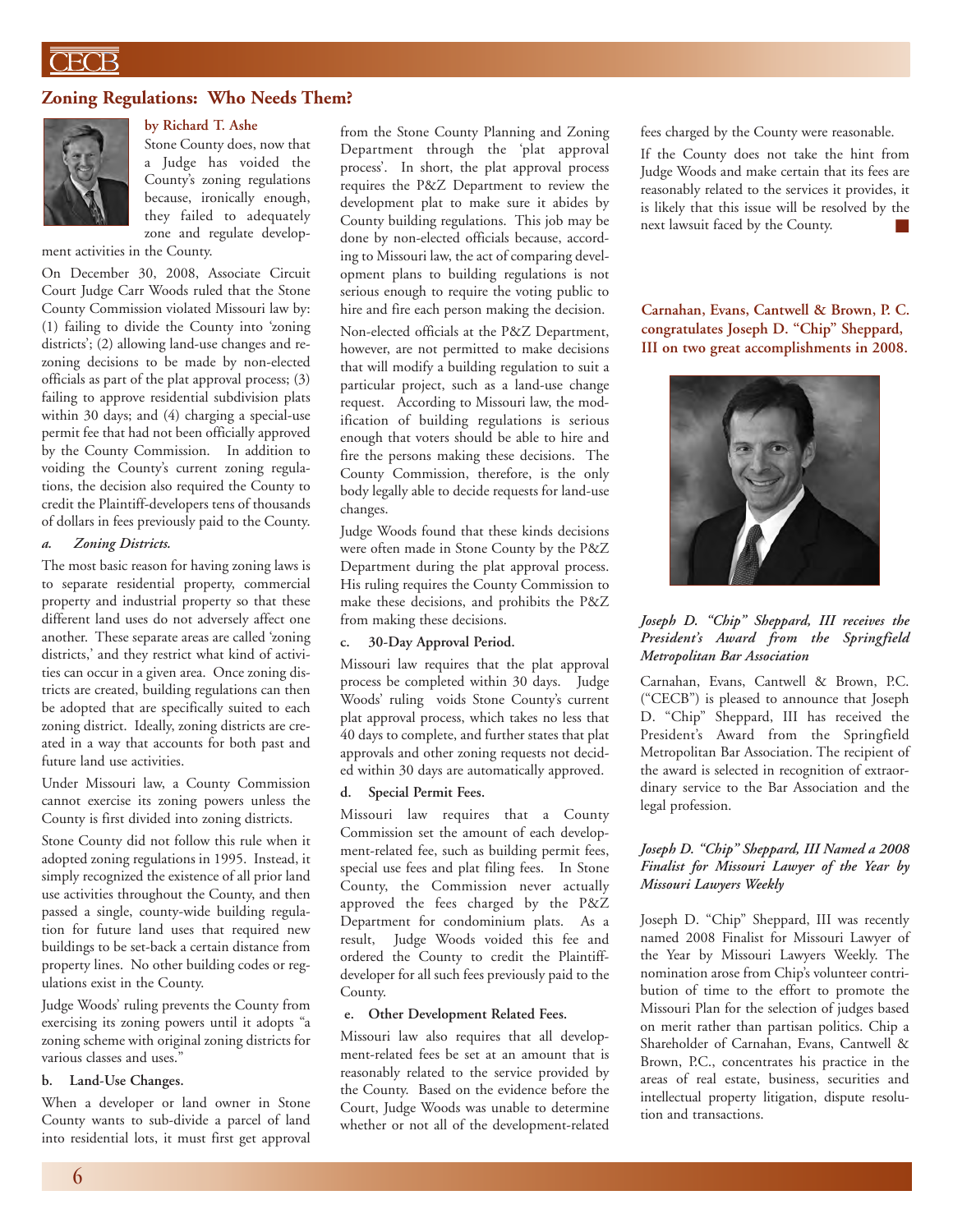### FCB

#### **IRS Correspondence Audits**



#### **by Frank C. Carnahan**

IRS correspondence audits are conducted by mail through a service center "campus", and used where there is: (i) a single or limited

audit issues (e.g., a line item on return rather than the entire return); (ii) the query lends itself to asking for documentation to substantiate tax return entries (vehicle purchase information for deduction, canceled check for charitable deduction, birth certificate or school records for EIC); and (iii) there is a limited likelihood for the necessity of a face-to-face interview or discussion with the taxpayer or their representative/preparer. Telephone contact is encouraged. Tax examiners use judgment when evaluating responses, so results may vary. These examinations have increased significantly since 2000, and constitute a significant percentage of the Service's audits.

Two types of letters are used to begin a correspondence examination: (i) an Initial Contact Letter (ICL) is used to notify a taxpayer of the opening of an audit without proposing a balance due, used on all EITC examinations and when the IRS is questioning a general deduction or credit; and (ii) a Combo Letter, which includes an examination report with the notification of the audit, used on issues where there is reasonable certainty of the potential liability. The combo letter significantly reduces the audit cycle time, and presents the taxpayer with a clearer understanding of the proposed changes.

Returns are selected for a correspondence audit that appear to have a questionable deduction, expense or credit. The IRS uses data to identify returns with high potential for a tax adjustment, including third party information, a potentially inconsistent/contradictory line items on the tax return, and referrals from Criminal Investigation and preparer /promoter actions. The primary audit issues addressed via a correspondence examination include:

• Earned Income Credit (EIC) (returns are selected based on use of prior audits results to project the potential of an EIC disallowance, use of certain return attributes to forecast the likelihood of adjustment, and third-party information, including: (i) Federal Case Registry (FCR), which provides information on custody orders for children receiving public assistance as well as private divorce cases; and (ii) Social Security Administration, to validate the Social Security Number for the Qualifying Child, date of birth, and names of parents);

• Certain Non-filing Conditions (information received from employers and interest payers)

Schedule A Issues (there are a high level of incorrect Schedule A deductions, especially employee business expenses, and charitable contributions);

- Self-employment tax; and
- Adjustments to income, such as alimony.

If a return with an EITC is selected, the EIC portion of the refund will be held pending examination and a letter is generated alerting the taxpayer that the refund is being held, and the non-EITC amount will be refunded to the taxpayer. The letter will contain specific paragraphs that explain the issues being examined. Examination Workflow uses automation. Cases are assigned to an examiner only if and when correspondence is received from the taxpayer. Cases where there is no-response are systemically advanced through the audit process using an automated system. After 42 days without a response a second, "30 day notice" is issued, 63 days later a Statutory Notice of Deficiency is issued, and 105 days later the case is closed and tax assessed. Each notice can be halted if contact is made at least 10 days prior to the notice going out.

*In responding to an Examination Notice, you should:*

- Review your tax return
- Read the enclosed Form 886 outlining what information is being requested
- Answer any questions on the attachments
- Provide a phone number where you can be reached (night time if appropriate)
- Respond by the due date
- Enclose the Response Page from the Examination notice
- Use the return envelope provided. If you need to use a larger envelope, use the complete address shown on the provided return envelope. Do not use the address you would use for filing an amended return. **■**



#### **Tenant Security Deposits: What you don't know can hurt you**

#### **by Rodney H. Nichols**



Many residential and commercial landlords are unfamiliar with the requirements which Missouri law imposes upon landlords with respect

to security deposits. In Missouri, security deposits are governed by §535.300, RSMo.

By law, a landlord is not permitted to demand or receive a security deposit in excess of two months' rent. A landlord is not permitted to retain any portion of a security deposit following termination of the tenancy unless the landlord, within thirty (30) days of termination of the tenancy, has conducted an inspection of the unit in order to determine what amount, if any, should be withheld from the security deposit. The landlord is required to give the tenant reasonable notice, in writing, of the date and time when the landlord will inspect the unit following termination of the rental agreement and the tenant has the right to be present at the inspection. Within thirty (30) days after termination of the tenancy, the landlord is required to return the full amount of the security deposit to the tenant or furnish the tenant a written, itemized list, of the damages for which the security deposit or any portion thereof is to be withheld, along with the balance of the security deposit, if any. A landlord may withhold from the security deposit only such amounts as are reasonably necessary:

- 1. To remedy a tenant's default in the payment of rent;
- 2. To restore the unit to its condition at the commencement of the tenancy, ordinary wear and tear excepted; or
- 3. To compensate the landlord for actual damages sustained as a result of the tenant's failure to give proper notice of lease termination, provided that the landlord is required to take reasonable steps to mitigate its damages.

A landlord who fails to comply with §535.300 is not entitled to retain any portion of a security deposit, and a landlord who withholds any portion of a deposit without complying with the statute may be assessed damages in an amount equal to twice the amount of the deposit withheld.

All landlords should utilize checklists to insure their compliance with Missouri law relating to security deposits, and carefully document all aspects of compliance. **■**